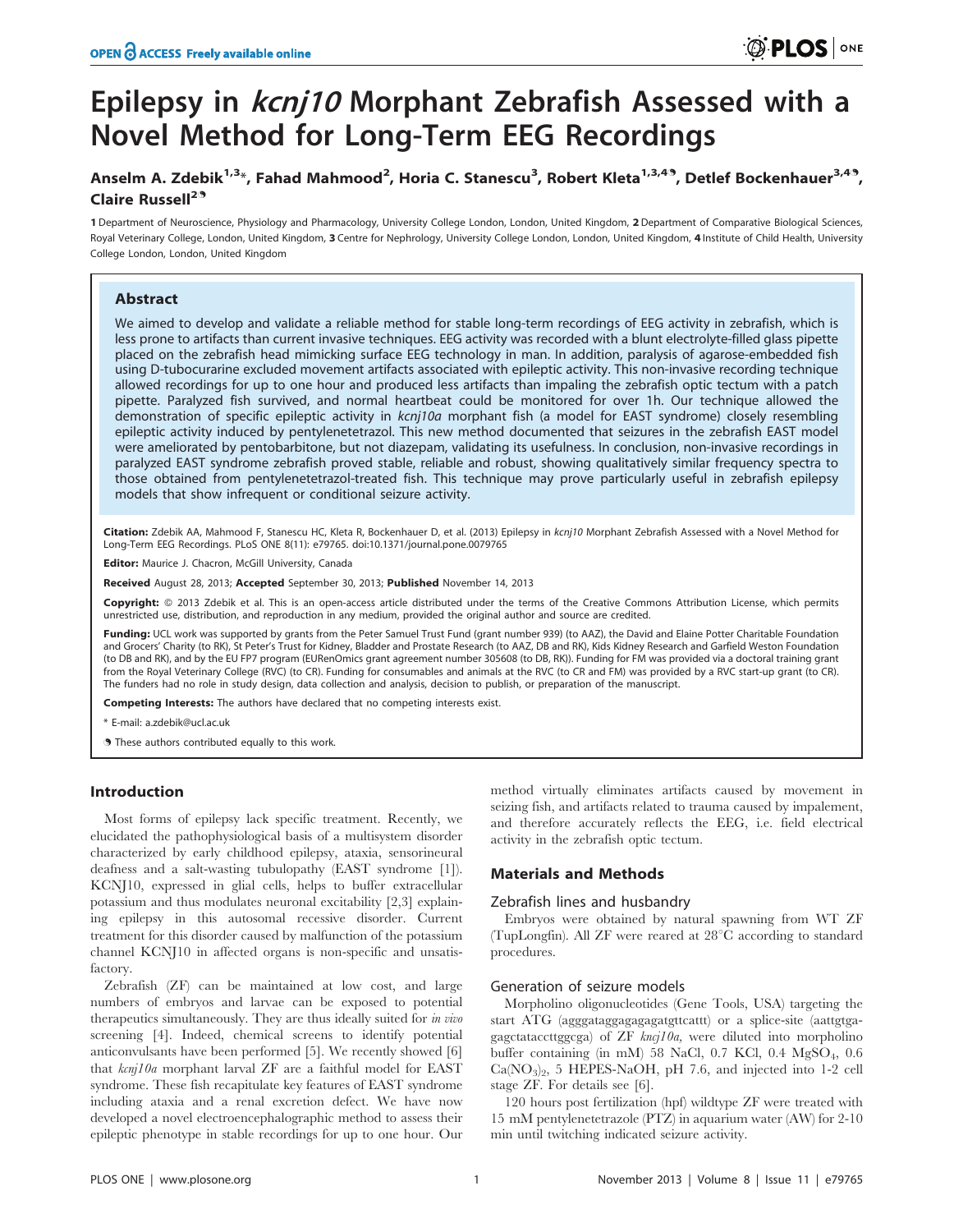#### EEG

Initially, we inserted a patch pipette into the optic tectum, as described [7,8]. However, in our hands fish movement and/or electrode placement in the brain could induce seizure-like electrical activity even in control fish (Fig. 1A,B). In order to avoid these artifacts, we developed a new method where surface recordings from the skin above the optic tectum and paralysis with D-tubocurarine reliably and completely abolished these artifacts. 120 hpf wild-type, kcnj10a morphant or PTZ-treated ZF were placed in 2 mM D-tubocurarine (Fluka, UK) in AW for 10 minutes, rinsed and mounted close to the surface in 1.5% Type VII low melting point agarose (Sigma, UK) in AW. Recording electrodes were pulled from borosilicate glass with filament (GC150 TF- 7.5, Harvard Apparatus, UK) on a Zeitz Universalpuller (Zeitz, Germany), broken to a tip diameter of 10–  $15 \mu m$ , fire polished and filled with 1 M NaCl. The field potential between the recording electrode placed on the skin and a reference electrode placed into the agarose was amplified 10,000x using a  $DAGAN^{TM}$  2400 amplifier (Minnesota, USA), band pass filtered at 0.3–300 Hz and digitized at 2 kHz via a PCI-6251 interface (National Instruments, UK) using WinEDR (John Dempster, University of Strathclyde, UK). ZF were recorded for up to one hour whilst heartbeat and peripheral circulation were good, as monitored by microscopic inspection. Fourier analysis was performed in Origin on representative 20 s stretches and data were averaged over all experiments and over the 2–4 Hz band for statistical analysis.

#### Antiepileptic drugs

Diazepam (Sigma, UK) was predissolved in DMSO (Fluka, UK) at 100 mM and diluted to 1 mM in AW. Pentobarbitone-Na solution (Pentoject, Animalcare Ltd. UK) was diluted 1:10 in AW to 20 mg/ml. Drug effects were observed approximately 15 min after addition to the AW surrounding the agarose-embedded fish.

### Statistical analysis

Statistical analysis was performed in Origin (OriginLab, USA) with the two-sided unpaired or paired Student's t-test.  $p<0.05$  was considered significant.

#### Animal experiments

All ZF experiments were approved by Royal Veterinary College, UCL and the UK Home Office.

#### Results

#### Knock-down of ZF kcnj10a

Antisense morpholino oligonucleotides (MO) were designed against a donor splice site (intron 2) and the start codon of  $kcnj10a$ , as described [6]. Fish injected with up to 2 ng of either MO displayed no gross dysmorphology, but showed spontaneous contractions at 30 hpf (hours post fertilization), consistent with epileptic seizures. This ''twitching'' reverted to normal levels when human WT cRNA was co-injected, but not KCNJ10 R65P [6], a missense mutation causing EAST syndrome in humans [1,9–12].

## Seizures in pentylenetetrazole-treated and kcnj10a morphant zebrafish

At 120 hpf we frequently observed a rapid increase in locomotion accompanied by a reduced ability to change direction, followed by a loss-of-posture in  $\frac{k}{u}$  morphant ZF [6], as observed in PTZ-induced ZF models of epilepsy and the mind bomb mutant [8,13]. We therefore asked whether movement abnormalities in morphant fish reflected seizures, and initially performed electroencephalogram (EEG) recordings at 120 hpf with a patch



Figure 1. Invasive recordings using a patch pipette inserted into the optic tectum of 120 hpf old ZF larvae. (A), 22 min recording of a buffer-injected control larva. Frequent spiking and also low level activity is present throughout the trace. (B), higher temporal and voltage resolution of the area marked in A. (C), kcnj10a morphant larva, showing genuine epileptic activity (marked with stars). Low-level activity is followed by a spontaneous large transient (arrowhead). Similar transients were seen while the fish showed brief total body contractions and could also be produced by a light tap on the recording setup (vertical arrow). The square marked "D" in C is shown in (D) at higher resolution. doi:10.1371/journal.pone.0079765.g001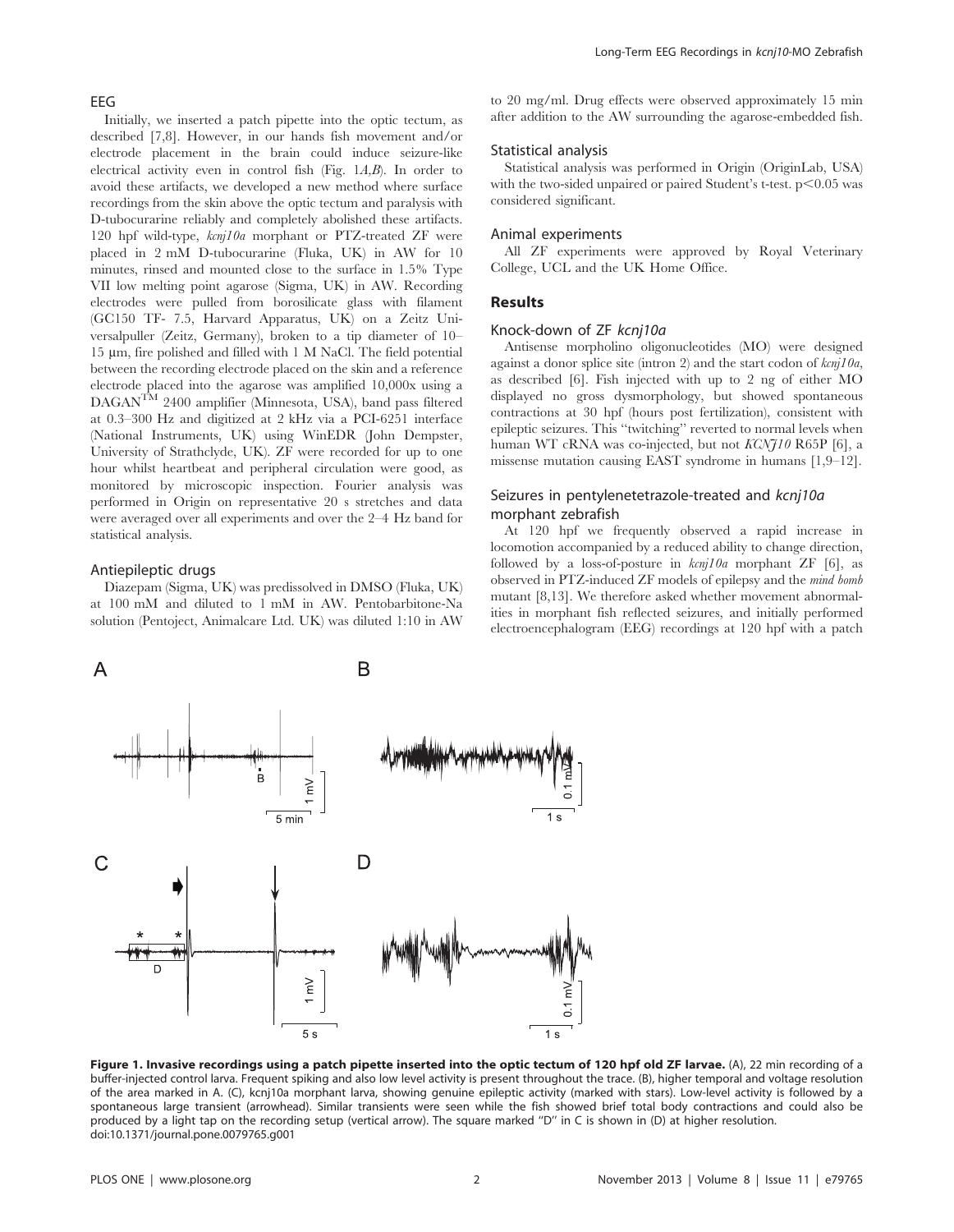pipette inserted into the optic tectum as described [8] (Fig. 1). Insertion of the patch electrode through the skin often significantly blunted these pipettes to  $>10 \mu m$  tip diameter (data not shown). In addition, trauma, presumably caused by excessive leak of pipette solution into the optic tectum, frequently led to tissue opacity in the vicinity of the electrode (data not shown). More importantly, we frequently recorded artifacts with this technique in controlinjected larvae (Fig. 1 A,B), including movement artifacts indistinguishable from seizure activity, which also could be mimicked by light tapping on the table carrying the recording setup, as shown in Fig. 1. Therefore, signals recorded with this technique from twitching fish very likely reflected both electrical seizure activity as well as movement artifacts. Insertion of a patch pipette into the zebrafish brain, i.e., the optic tectum, was also rarely tolerated for more than 15 min, making recording of the intermittent epileptic activity, which we frequently observed in kcnj10a morphant fish, difficult. We therefore developed a technique imitating a surface EEG as obtained from humans in clinical practice by placing a single glass electrode on the skin overlying the optic tectum (Fig. 2A). This non-invasive method allowed for more stable long-term recordings and proved much less sensitive to vibration, and was therefore employed for all subsequent recordings shown here. To further prevent artifacts we limited larval movement. ZF were paralyzed with D-tubocurarine prior to immobilization in agarose. When assessed with this new technique, recordings were stable for approximately 50 min (Fig. 2B). Note that synchronized activity in this ZF morpholino model is only apparent after 25 min (box in C enlarged above the trace), necessitating stable long-term recordings. In order to verify that our technique was sensitive enough to pick up genuine epileptic activity, we also recorded from fish treated with the pro-convulsant pentylenetetrazole [8] (Fig. 3A-C). These fish exhibited electrical spikes in clusters of variable length, occasionally transforming into continuous spiking (Fig. 3C), which was followed by death. The kcnj10a morphant fish showed similar activity, albeit less pronounced, and there were long periods of relative silence in the field electrical activity (Fig. 2C). Fourier analysis on representative stretches showed increased power in the 2–4 Hz frequency band for both kcnj10a MO and pentylenetetrazole-treated fish, a frequency band typical also for human seizure activity. For statistical evaluation, we averaged the spectra over 2–4 Hz and all experiments (Fig. 3D).

## Antiepileptic treatment suppresses synchronized brain activity in kcnj10a morphant fish

We applied pentobarbitone (PB) and diazepam (DZP) to 120 hpf kcnj10a morphant ZF. Whereas PB effectively suppressed the dominating seizure activity (Fig. 3F), no such effect was seen after administration of DZP (Fig. 3G). The PB effect was statistically significant when comparing the averaged EEG spectra (Fig. 3H). Interestingly, DZP suppressed higher frequencies  $\sim$  15 Hz only.

## Discussion and Conclusion

ZF provide an excellent model for the study of human disease. Knock out mice for KCNJ10 show an early lethal phenotype making this model less suitable for epilepsy research [14]. In contrast a morpholino knock down of Kcnj10a in ZF generates a phenotype mimicking EAST syndrome [6] and therefore ZF are well suited to study its neurology [1].

Further characterization of the epileptic phenotype in EAST syndrome required refinement of the published technique [8] for recording seizure activity in ZF larvae, as it was prone to artifacts. It also rarely allowed long recordings, which would exclude drug



Figure 2. Non-invasive recordings using a patch pipette on the surface of the optic tectum. (A) Photo of the non-invasive EEG ZF recording set-up. To the left is a surface recording pipette, filled with 1 M NaCl. In the upper right is the reference electrode. Both are connected to the amplifier, as shown in the schematic in (B). The mounted fish is positioned on a microscope with which ZF viability can be monitored continuously. (C), long-term EEG recording of a kcnj10a morphant fish initially paralyzed in 20 mM D-tubocurarine. Fish were generally viable for over an hour, but paralysis appeared to wear off after 50 to 60 min. Movement artifacts ensued, associated with electrical activity and visible twitching (arrowhead). A 5 s period indicated by a box in C is represented above the trace in higher resolution.

doi:10.1371/journal.pone.0079765.g002

testing on the same fish. We therefore sought a noninvasive and more robust technique. EEGs have been recorded in humans with surface electrodes for decades and provide a robust electrical signal. Whereas this signal is generated by a cortex at least 100 times larger than the optic tectum of ZF, the smaller anatomy and better conductivity of the skin in ZF larvae should actually provide better recording conditions. Indeed, a surface EEG recorded over the optic tectum using a blunt, fire-polished pipette allowed us to record robust, albeit smaller amplitude signals for up to 1 h. It was also less sensitive to vibration than the previously published technique [8] but more alike a technique published for adult ZF [15]. We further reduced potential movement artifacts by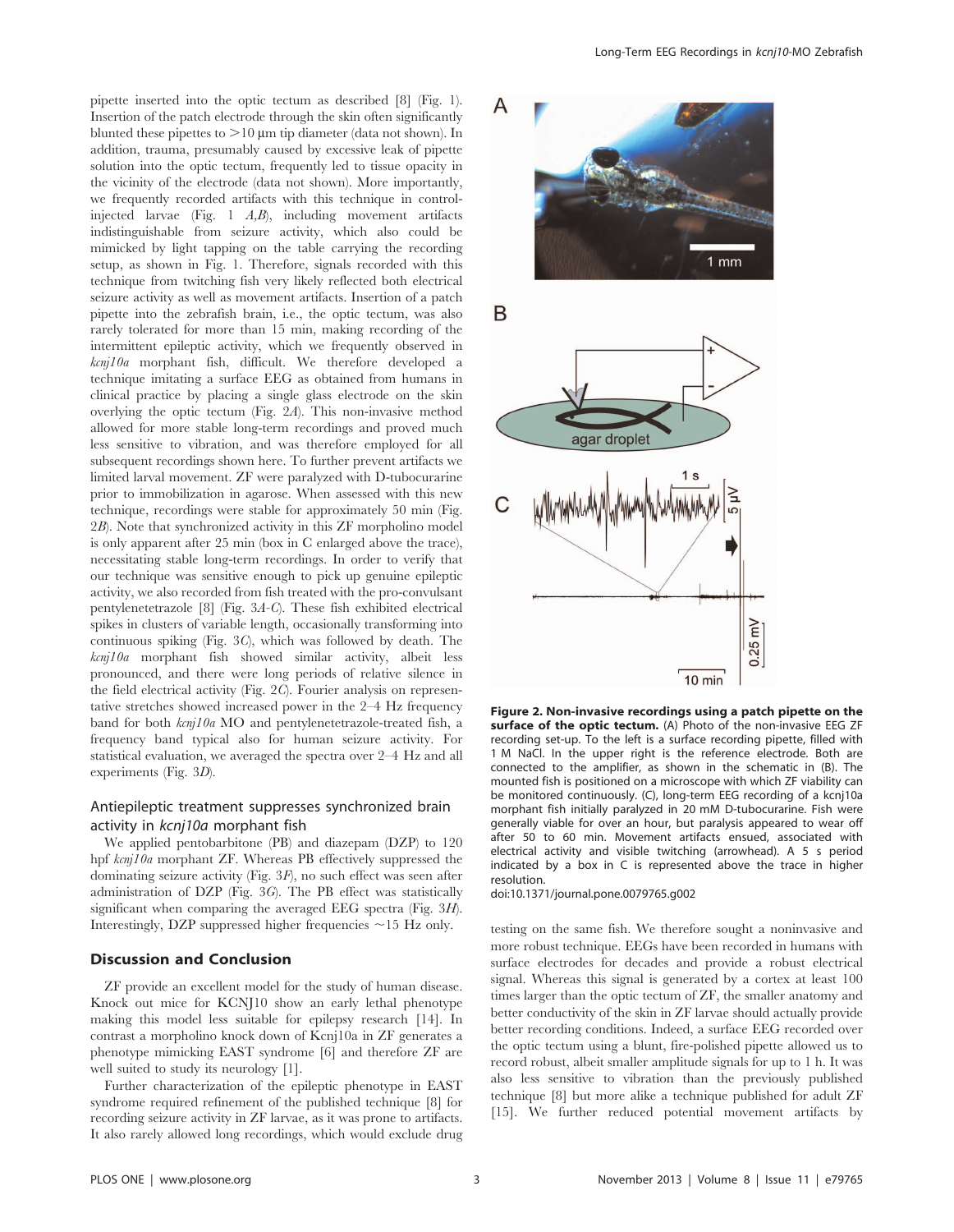

Figure 3. Analysis of surface EEGs. (A-C) Original traces (top) and averaged frequency spectra (below) obtained in WT ZF, kcnj10a morphant ZF and WT ZF pretreated with pentylenetetrazol. (D) The averaged amplitudes (mean over 2–4 Hz) from (A-C) are compared. Note the significant epileptic activity in kcnj10a morphant (MO) and pentylenetetrazol-treated (PTZ) ZF. (E-G) Original traces (top) and averaged frequency spectra (below) obtained in kcnj10a morphant fish, and kcnj10a morphants treated with pentobarbitone (PB) or diazepam (DZP), respectively. (H) Averaged amplitudes (mean over 2-4 Hz) from (E-G) are compared. Note the significant suppression of epileptic activity by PB treatment, and lack of suppression by DZP. doi:10.1371/journal.pone.0079765.g003

paralyzing fish with D-tubocurarine prior to embedding in low melting point agarose.

Fourier analysis has not previously been applied widely to ZF epilepsy data. We performed Fourier analysis on the recordings obtained from kcnj10a morphant fish with our improved method and found increased power in the 2–4 Hz band, resembling some forms of epilepsy in humans [16,17]. Epilepsy is a common disorder in humans as it affects as much as 0.5% of the population over their lifetime, yet is poorly understood. Consequently, pharmacological treatment of epilepsy remains largely empirical. Yet, genetic variants in KCNJ10 have been associated with idiopathic epilepsy [18–20]. We therefore endeavoured to test our method in characterising the action of antiepileptic drugs in our ZF EAST model. The differential effect of PB and DZP on electrical activity over the brain of  $kcn/10a$  morphant fish provides proof-of-principle that our model can be used to identify novel or improved therapeutic substances. We speculate that DZPs selective action on GABA-A receptor channels is less effective on epilepsy resulting from elevated extracellular potassium [3]. As we can essentially ''humanize'' this model (rescuing the morphant phenotype by coinjection of human WT but not mutant cRNA) [6], mutation-specific drug testing is possible.

In summary we have developed a new EEG technique for recording synchronized activity in ZF and show that this technique

improves data acquisition from this emerging model organism. We demonstrate that it records chemically induced epileptic activity, as well as epileptic activity in a defined genetic epilepsy model of EAST syndrome, and that this model is well suited for screening pharmacological agents.

Our ZF epilepsy model is a replacement model and could also help to reduce the number of rodents used in anticonvulsant screening programs dramatically.

## Acknowledgments

We thank Thomas J. Jentsch for instruments and materials, Hugh Bostock for lending an extracellular amplifier for initial recordings, Naina Patel for expert technical assistance, and Greg Jameson for help with electronical engineering.

We also thank Scott Baraban for demonstrating his EEG technique.

#### Author Contributions

Conceived and designed the experiments: AZ FM HC DB RK CR. Performed the experiments: AZ FM. Analyzed the data: AZ. Contributed reagents/materials/analysis tools: AZ RK CR. Wrote the paper: AZ DB RK CR.